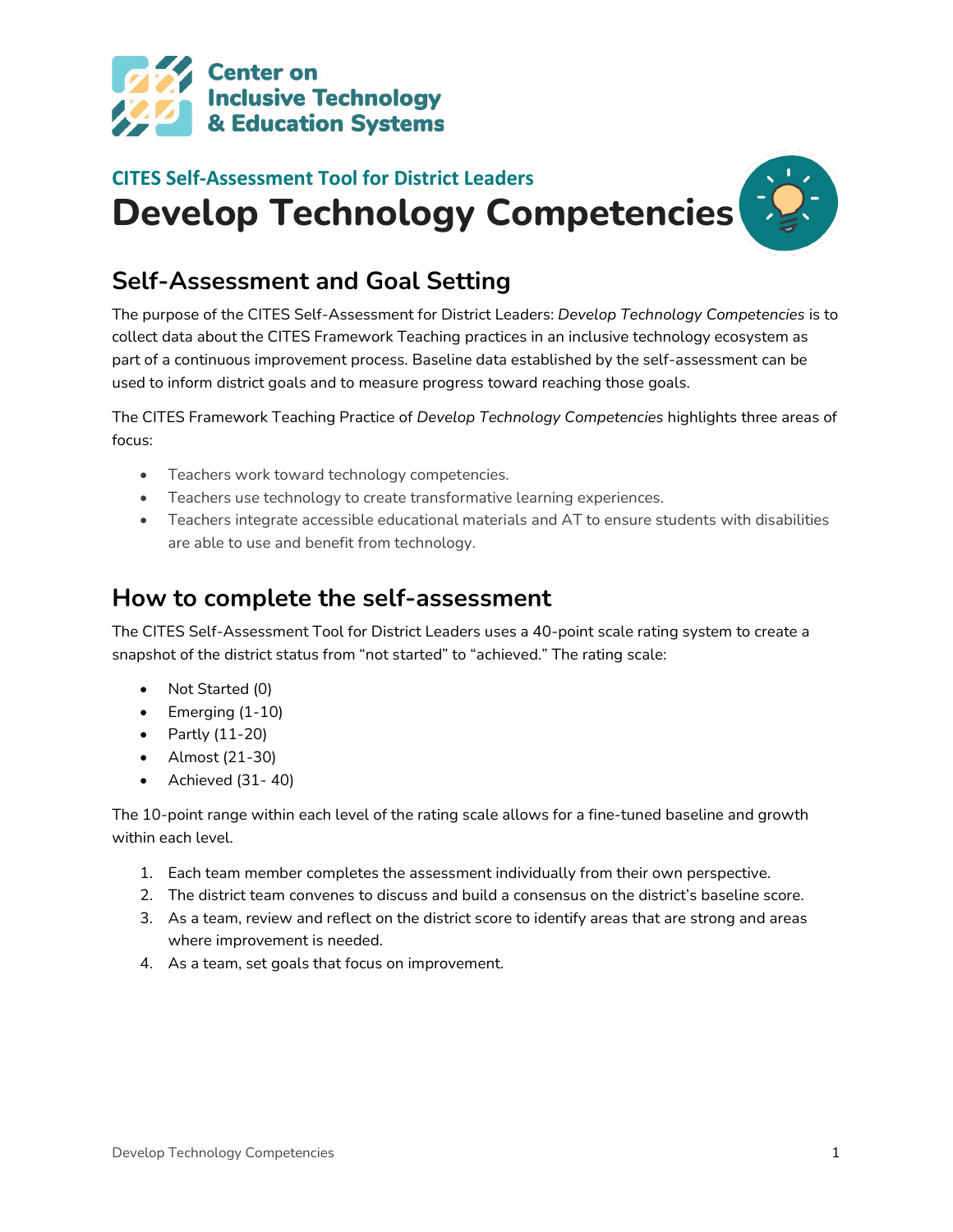#### **Develop Technology Competencies**

- 1. Teachers are expected to work toward technology competencies.
	- Not Started (0)
	- $\bullet$  Emerging (1-10)
	- Partly (11-20)
	- Almost (21-30)
	- Achieved (31- 40)

Provide examples or a rationale for your rating:

- 2. Teachers implement technology competencies during teaching.
	- Not Started (0)
	- $\bullet$  Emerging (1-10)
	- Partly (11-20)
	- Almost (21-30)
	- Achieved (31- 40)

Provide examples or a rationale for your rating:

- 3. AT and the use of accessible educational materials are integrated into teaching competencies.
	- Not Started (0)
	- Emerging (1-10)
	- Partly (11-20)
	- Almost (21-30)
	- Achieved (31- 40)

Provide examples or a rationale for your rating:

Additional comments on **Develop Technology Competencies**: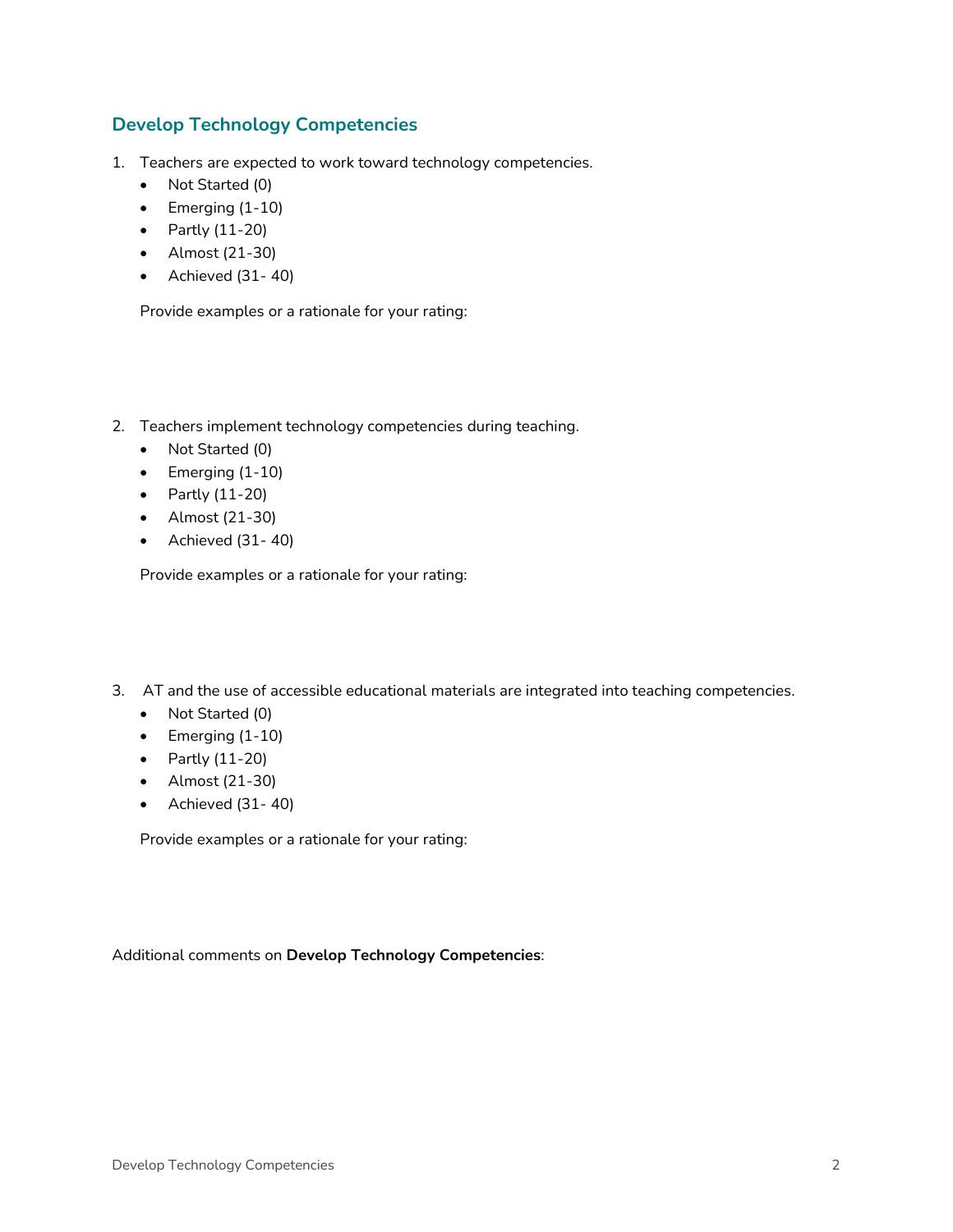## **Setting Goals**

Reflect on the data from the district's collaboratively developed self-assessment. The results and the team's discussion that led to those results will help the team analyze strengths and challenges in each area of focus. As a team, create goals with timelines, benchmarks, and assigned staff as part of the process to advance inclusive technology systems within the district.

SMART goals can provide a helpful guide for this work. SMART goals are Specific (simple, sensible, significant), Measurable (meaningful, motivating), Achievable (agreed, attainable), Relevant (reasonable, realistic and resourced, results-based), Time bound (time-based, time limited, time/cost limited timely, time-sensitive). Review the resources for more information on goal setting.

Overall and general comments:

Reflect on strengths:

Reflect on challenges:







(i) (o)

This content was developed under a grant from the US Department of Education, #H327T180001. However, the contents do not necessarily represent the policy of the US Department of Education, and you should not assume endorsement by the Federal Government. Project Officer: Anita Vermeer, M.Ed.

This work is licensed under a Creative Commons Attribution-ShareAlike 4.0 International license.